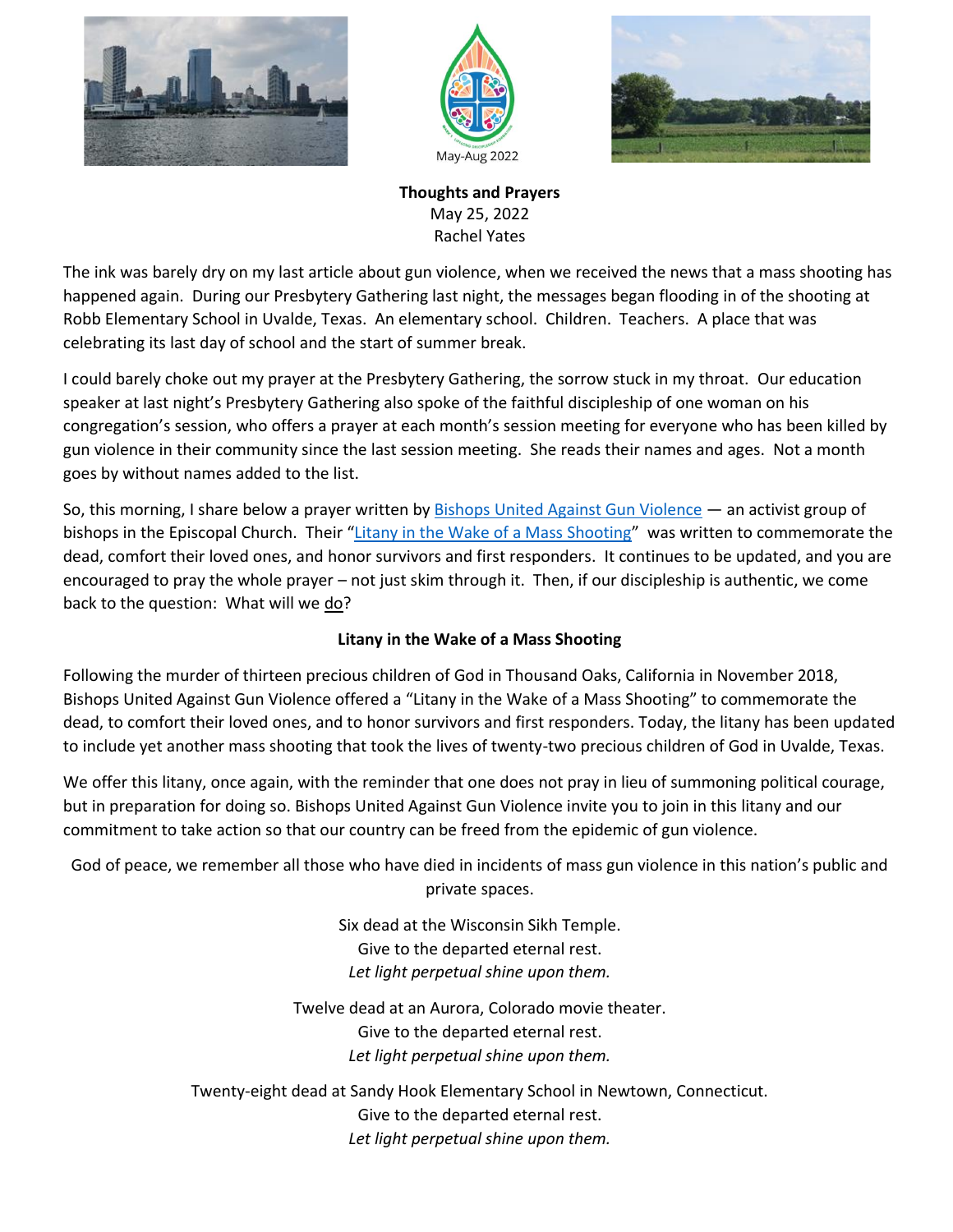





Six dead at Santa Monica College, California. Give to the departed eternal rest. *Let light perpetual shine upon them.*

Seven dead at a Hialeah, Florida apartment complex. Give to the departed eternal rest. *Let light perpetual shine upon them.*

Thirteen dead at the Washington Navy Yard. Give to the departed eternal rest. *Let light perpetual shine upon them.*

Four dead at Fort Hood, Texas. Give to the departed eternal rest. *Let light perpetual shine upon them.*

Seven dead in Isla Vista, near UC Santa Barbara. Give to the departed eternal rest. *Let light perpetual shine upon them.*

Five dead at Marysville Pilchuck High School in Washington. Give to the departed eternal rest. *Let light perpetual shine upon them.*

> Six dead in Montgomery County, Pennsylvania. Give to the departed eternal rest. *Let light perpetual shine upon them.*

Nine dead at Emanuel AME in Charleston, South Carolina. Give to the departed eternal rest. *Let light perpetual shine upon them.*

Sixteen dead at a San Bernardino, California office. Give to the departed eternal rest. *Let light perpetual shine upon them.*

Ten dead at Umpqua Community College, Oregon. Give to the departed eternal rest. *Let light perpetual shine upon them.*

> Six dead in Kalamazoo, Michigan. Give to the departed eternal rest. *Let light perpetual shine upon them.*

Four dead at a Hesston, Kansas office. Give to the departed eternal rest. *Let light perpetual shine upon them.*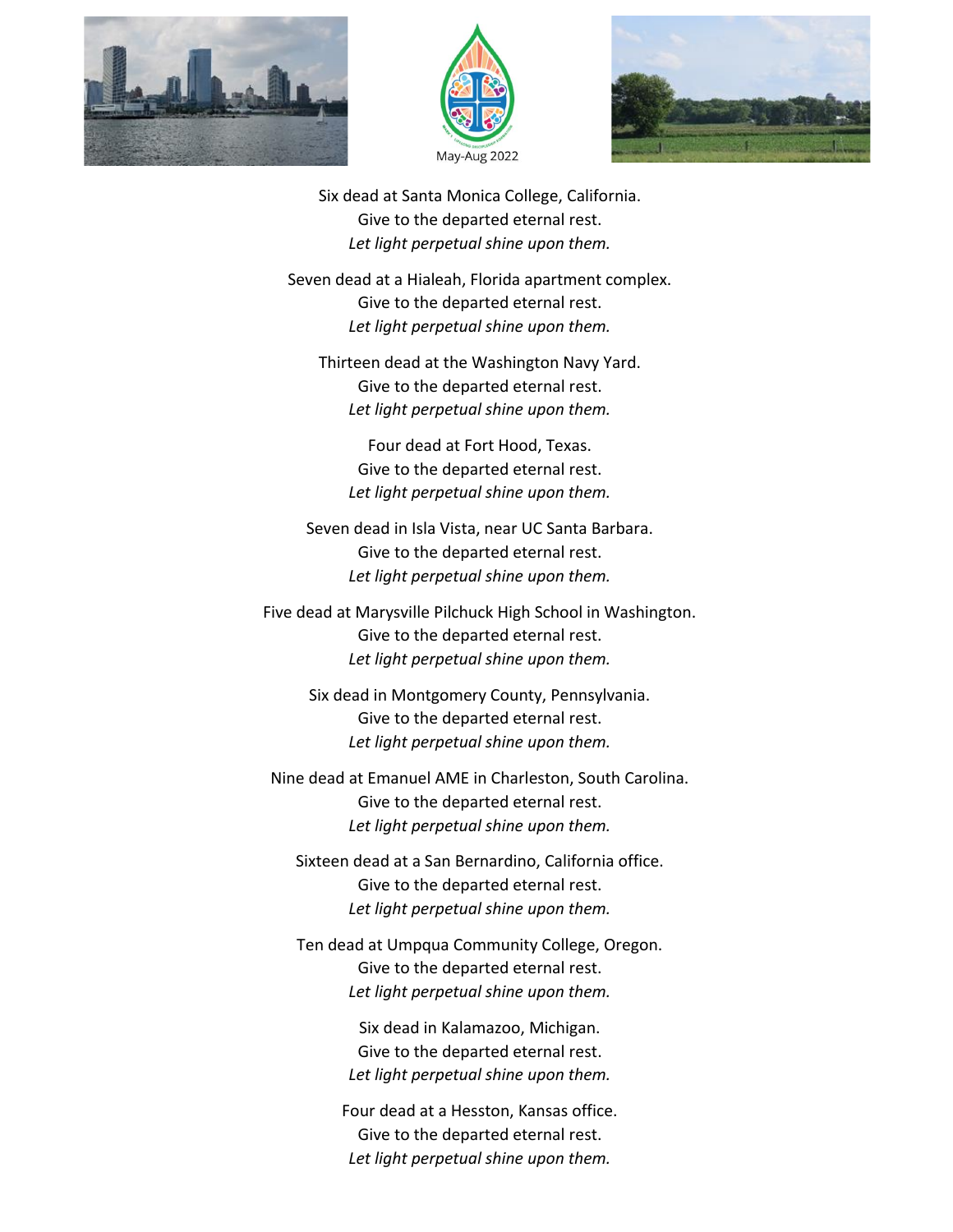





Five dead at a Wilkinsburg, Pennsylvania backyard party. Give to the departed eternal rest. *Let light perpetual shine upon them.*

Fifty dead at Pulse Nightclub in Orlando, Florida. Give to the departed eternal rest. *Let light perpetual shine upon them.*

Five dead at Cascade Mall in Burlington, Washington. Give to the departed eternal rest. *Let light perpetual shine upon them.*

> Five dead at Fort Lauderdale Airport. Give to the departed eternal rest. *Let light perpetual shine upon them.*

Four dead in Fresno, California. Give to the departed eternal rest. *Let light perpetual shine upon them.*

Eight dead in Lincoln County, Mississippi. Give to the departed eternal rest. *Let light perpetual shine upon them.*

Four dead at an Eaton Township, Pennsylvania supermarket. Give to the departed eternal rest. *Let light perpetual shine upon them.*

Nine dead at a Plano, Texas football-watching party. Give to the departed eternal rest. *Let light perpetual shine upon them.*

Fifty-nine dead at a Las Vegas, Nevada concert. Give to the departed eternal rest. *Let light perpetual shine upon them.*

Twenty-seven dead at First Baptist Church in Sutherland Springs, Texas. Give to the departed eternal rest. *Let light perpetual shine upon them.*

Seventeen dead at Marjory Stoneman Douglas High School in Parkland, Florida. Give to the departed eternal rest. *Let light perpetual shine upon them.*

> Five dead at the Veterans Home in Yountville, California. Give to the departed eternal rest. *Let light perpetual shine upon them.*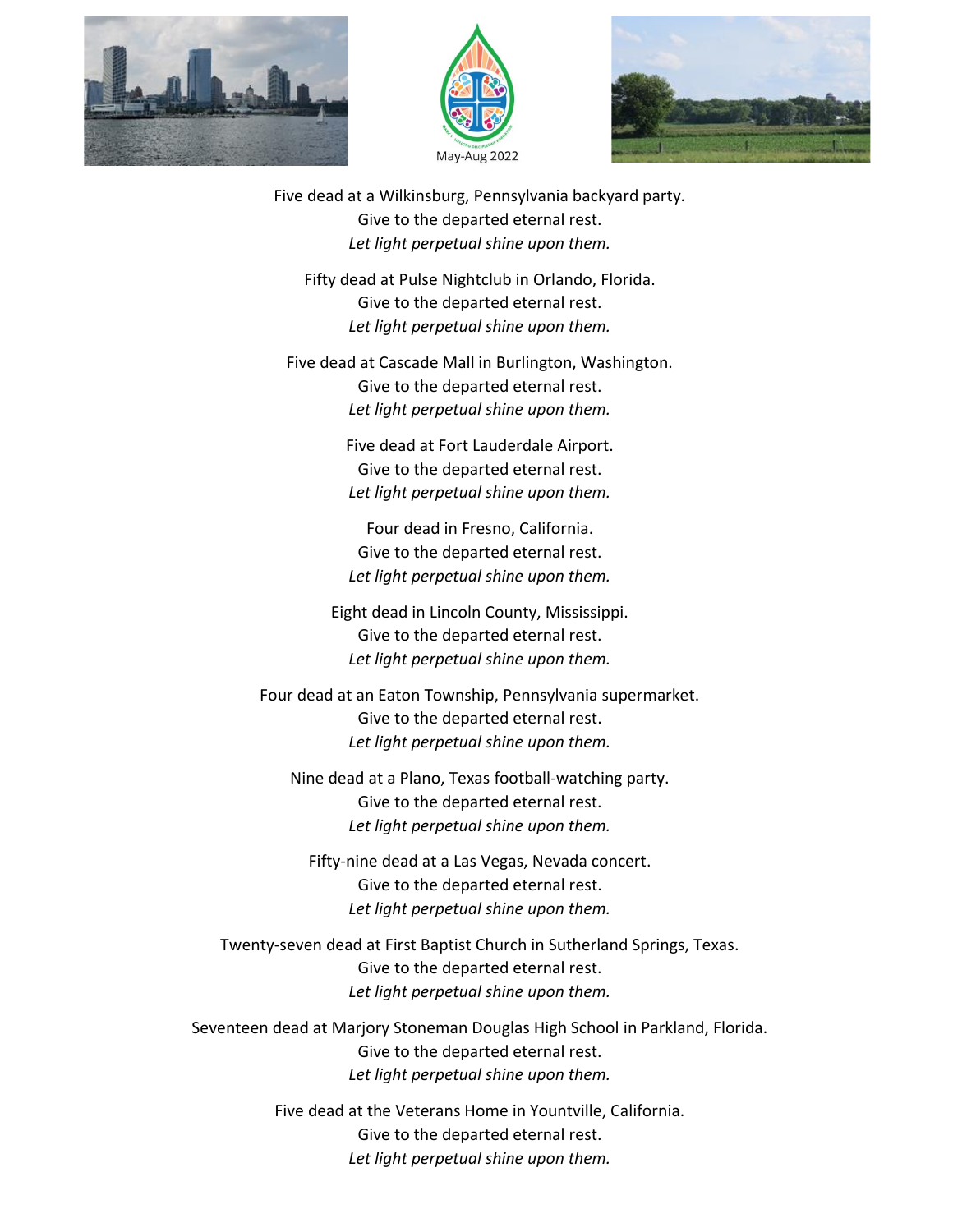





Four dead at a Nashville, Tennessee Waffle House. Give to the departed eternal rest. *Let light perpetual shine upon them.*

Ten dead at Santa Fe High School, Texas. Give to the departed eternal rest. *Let light perpetual shine upon them.*

Five dead at the Capital Gazette Newspaper in Annapolis, Maryland. Give to the departed eternal rest. *Let light perpetual shine upon them.*

> Four dead at the Fifth Third Center in Cincinnati, Ohio. Give to the departed eternal rest. *Let light perpetual shine upon them.*

Four dead at a Rite Aid distribution center in Aberdeen, Maryland. Give to the departed eternal rest. *Let light perpetual shine upon them.*

Eleven dead at the Tree of Life Synagogue in Pittsburgh, Pennsylvania. Give to the departed eternal rest. *Let light perpetual shine upon them.*

> Thirteen dead at a bar in Thousand Oaks, California. Give to the departed eternal rest. *Let light perpetual shine upon them.*

> > Five dead at a bank in Sebring, Florida. Give to the departed eternal rest. *Let light perpetual shine upon them.*

Five dead at their homes in Ascension and Livingston parishes, Louisiana. Give to the departed eternal rest. *Let light perpetual shine upon them.*

> Six dead at an industrial park in Aurora, Illinois. Give to the departed eternal rest *Let light perpetual shine upon them.*

Four dead at a home in Clinton, Mississippi. Give to the departed eternal rest *Let light perpetual shine upon them.*

Four dead in Solon Township, Michigan. Give to the departed eternal rest *Let light perpetual shine upon them.*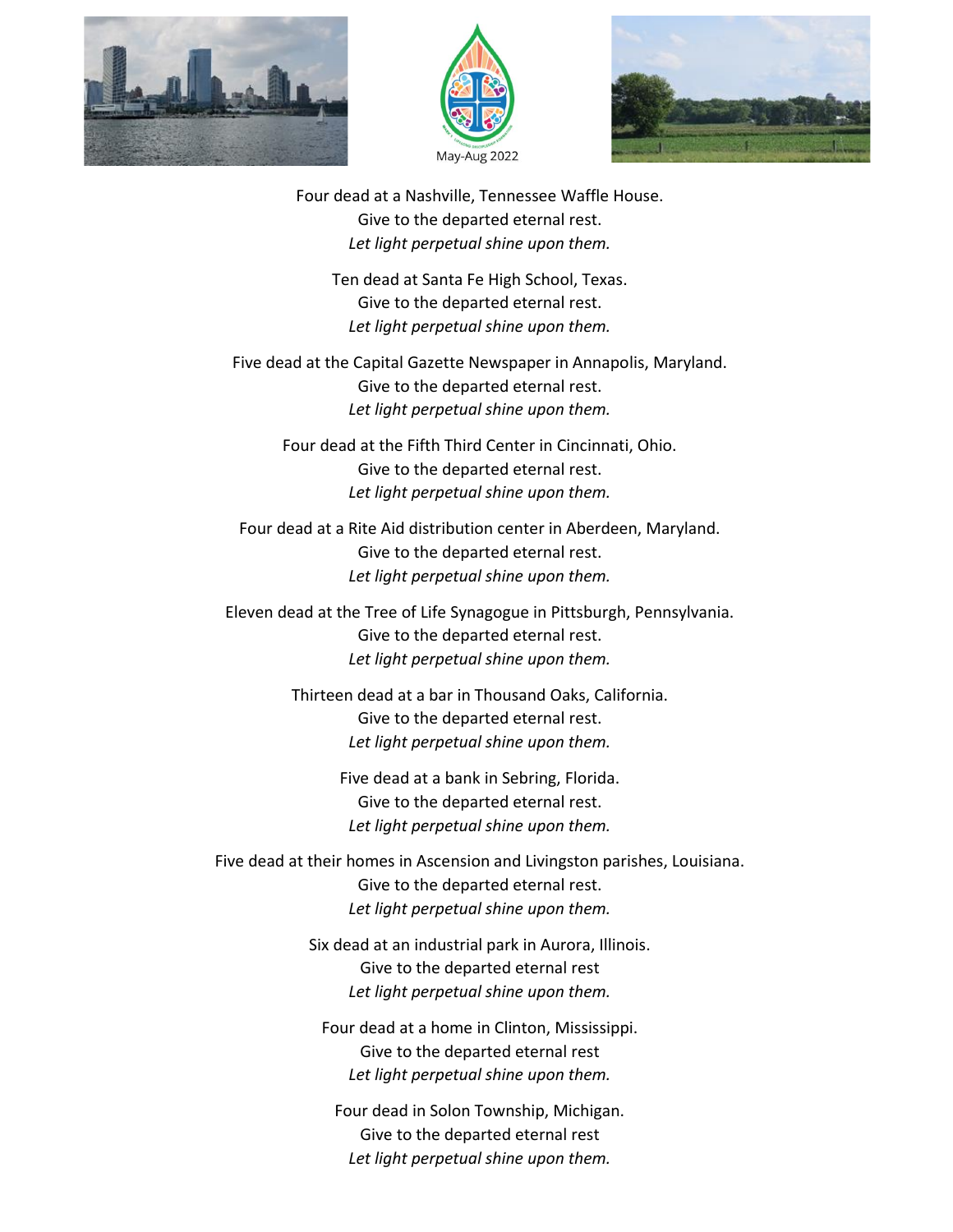





Thirteen dead at a municipal building in Virginia Beach, Virginia. Give to the departed eternal rest *Let light perpetual shine upon them.*

Four dead at the Gilroy Garlic Festival in Gilroy, California. Give to the departed eternal rest *Let light perpetual shine upon them.*

Twenty-two dead at a Walmart in El Paso, Texas. Give to the departed eternal rest *Let light perpetual shine upon them.*

Ten dead at the Oregon District of downtown Dayton, Ohio. Give to the departed eternal rest *Let light perpetual shine upon them.*

Eight dead on the road between the cities of Odessa and Midland, Texas. Give to the departed eternal rest *Let light perpetual shine upon them.*

> Five dead in their home in Elkmont, Alabama. Give to the departed eternal rest *Let light perpetual shine upon them.*

Four dead at a bar in Kansas City, Kansas. Give to the departed eternal rest *Let light perpetual shine upon them.*

Four dead at a backyard football watch party in Fresno, California Give to the departed eternal rest *Let light perpetual shine upon them.*

Six dead at a cemetery and kosher market in Jersey City, New Jersey. Give to the departed eternal rest *Let light perpetual shine upon them.*

Six dead at the Molson Coors complex in Milwaukee, Wisconsin. Give to the departed eternal rest *Let light perpetual shine upon them.*

Five dead at a convenience store in Springfield, Missouri. Give to the departed eternal rest *Let light perpetual shine upon them.*

Five dead in the northeast side of Indianapolis, Indiana. Give to the departed eternal rest *Let light perpetual shine upon them.*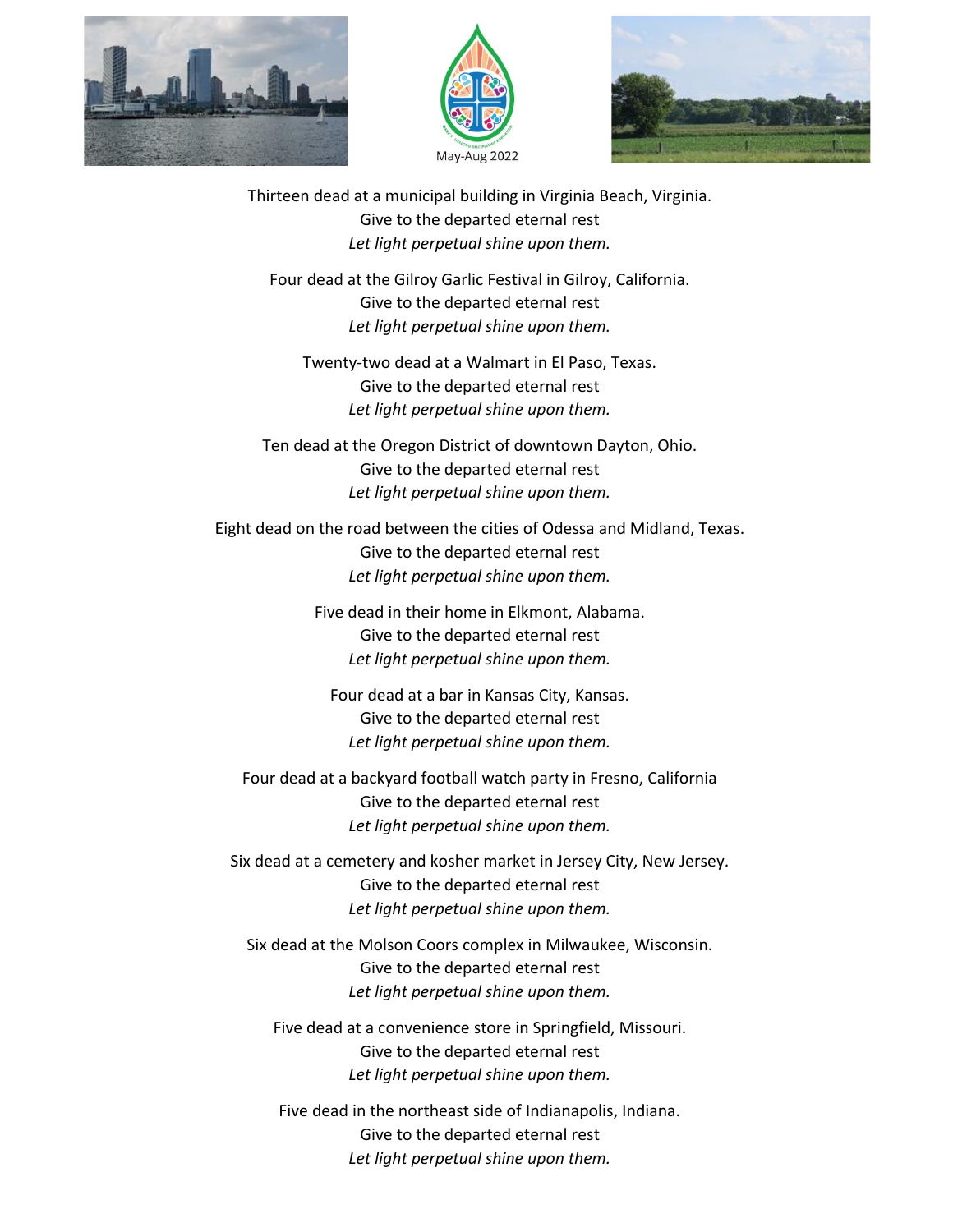





Eight dead at three spas in Atlanta, Georgia. Give to the departed eternal rest *Let light perpetual shine upon them.*

Ten dead at a grocery store in Boulder, Colorado. Give to the departed eternal rest *Let light perpetual shine upon them.*

Four dead at an office complex in Orange, California. Give to the departed eternal rest *Let light perpetual shine upon them.*

Six dead at a home in Rock Hill, South Carolina. Give to the departed eternal rest *Let light perpetual shine upon them.*

Nine dead at a FedEx facility in Indianapolis, Indiana. Give to the departed eternal rest *Let light perpetual shine upon them.*

Seven dead at a birthday party in Colorado Springs, Colorado. Give to the departed eternal rest *Let light perpetual shine upon them.*

> Ten dead at a rail yard in San Jose, California. Give to the departed eternal rest *Let light perpetual shine upon them.*

Four dead at Oxford High School in Oxford Township, Michigan. Give to the departed eternal rest *Let light perpetual shine upon them.*

> Five dead in Lakewood and Denver, Colorado. Give to the departed eternal rest *Let light perpetual shine upon them.*

Five dead at The Church in Sacramento, California. Give to the departed eternal rest *Let light perpetual shine upon them.*

Six dead in downtown Sacramento, California. Give to the departed eternal rest *Let light perpetual shine upon them.*

Ten dead at a supermarket in Buffalo, New York. Give to the departed eternal rest *Let light perpetual shine upon them.*